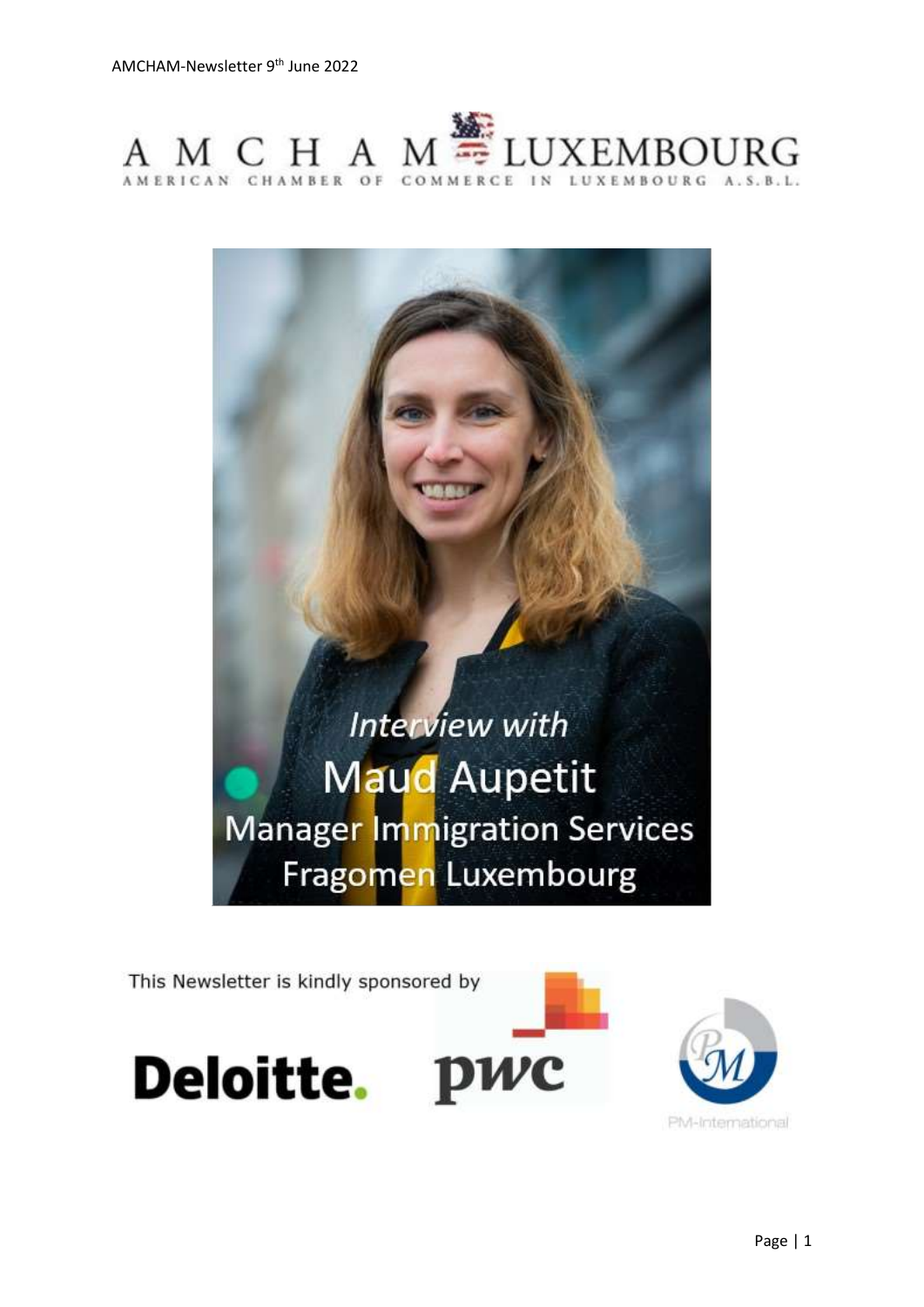

**A Message from our Chairman, Paul Schonenberg**

**Read [here](https://www.amcham.lu/newsletter/chairmans-remarks-9th-june-2022/)**



**Interview with Maud Aupetit / Manager Immigration services – Fragomen Luxembourg**



**AMCHAM Addresses Challenges of Commercial Aviation, Luxair Planning US Route read the article [here](https://chronicle.lu/category/american-chamber-amcham/41267-amcham-addresses-challenges-of-commercial-aviation-luxair-planning-us-route)**

*Photo credit: Chronicle.lu*

*Photo's [here](https://www.amcham.lu/newsletter/abal-lunch-with-guest-of-honour-gilles-feith-ceo-luxair/)*

**Read it [here](https://www.amcham.lu/newsletter/interview-with-maud-aupetit-manager-immigration-services-fragomen-luxembourg/)**

**BMW Art Cars 9 out of 19 Exhibit's visit to the Esch-Schifflange factory**

**Read the article [here](https://www.amcham.lu/newsletter/bmw-art-cars-9-out-of-19-exhibits-visit-to-the-esch-schifflange-factory/)**

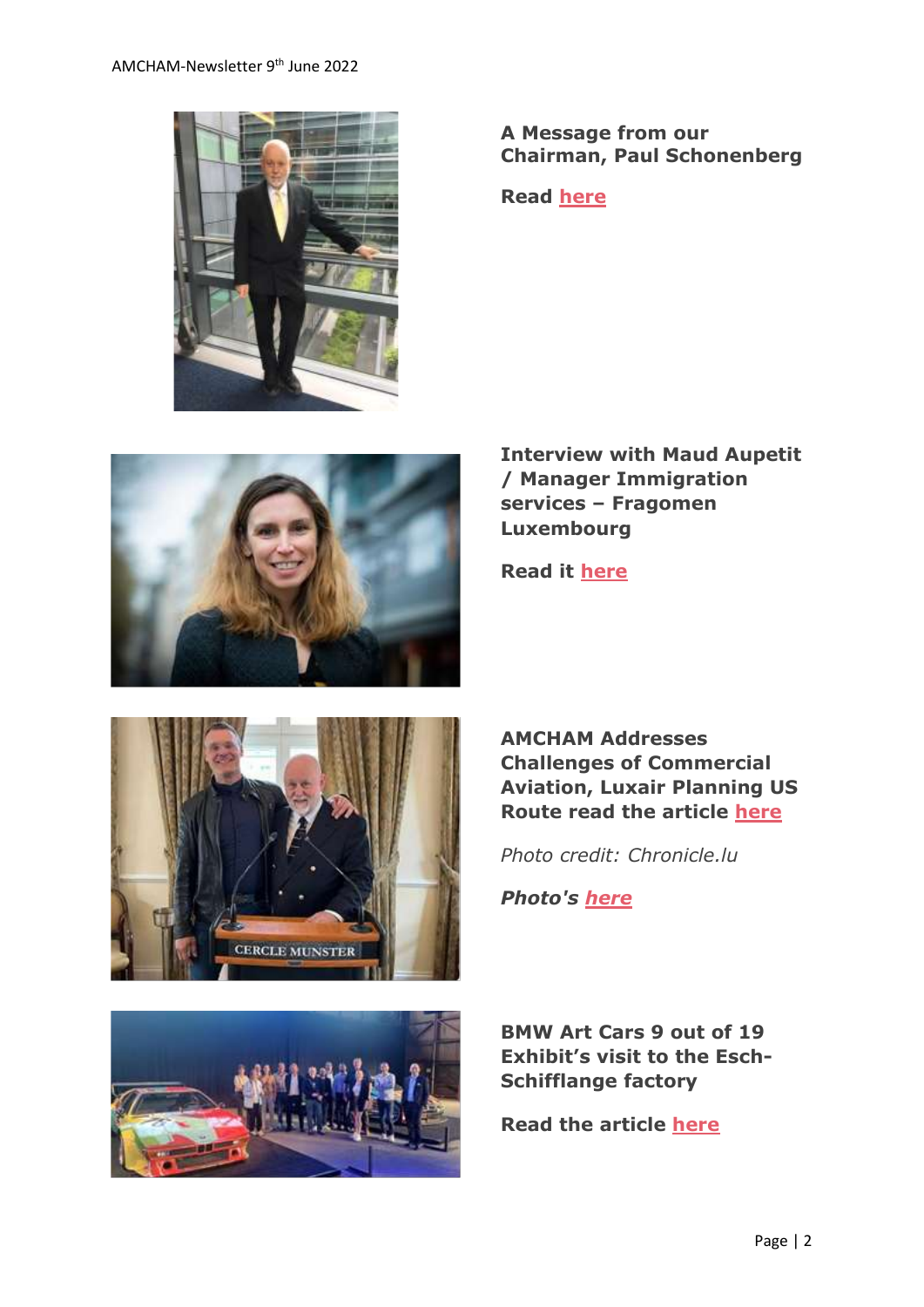



#### **AmCham Member Benefits Club Cardholder specials Offers for June 2022**

Find the latest MBC Partner benefits for the month of June!

**Click [here](https://www.amcham.lu/ambc-special-offers-june-2022/)**

**Going into our 2nd year since the launch of the Amcham Member Benefits club, check out our web page [here](https://www.amcham.lu/amcham-benefits-club/)**

**Want to join the AMBC but you're not a member? Join [here](https://www.amcham.lu/amcham-benefits-club/ambc-card-for-non-members/)**

**New Partners [here](https://www.amcham.lu/newsletter/bmw-art-cars-9-out-of-19-exhibits-visit-to-the-esch-schifflange-factory/)**

**Newcomer Orientation Class scheduled for 18th June 2022**

**Register [here](https://www.amcham.lu/events/newcomer-orientation-courses-in-support-of-ukrainian-displaced-persons-and-temporary-protection-status/)**

**US Embassy raises the Rainbow Flag, Read the press release [here](https://lu.usembassy.gov/us-embassy-luxembourg-raises-the-rainbow-flag/)**



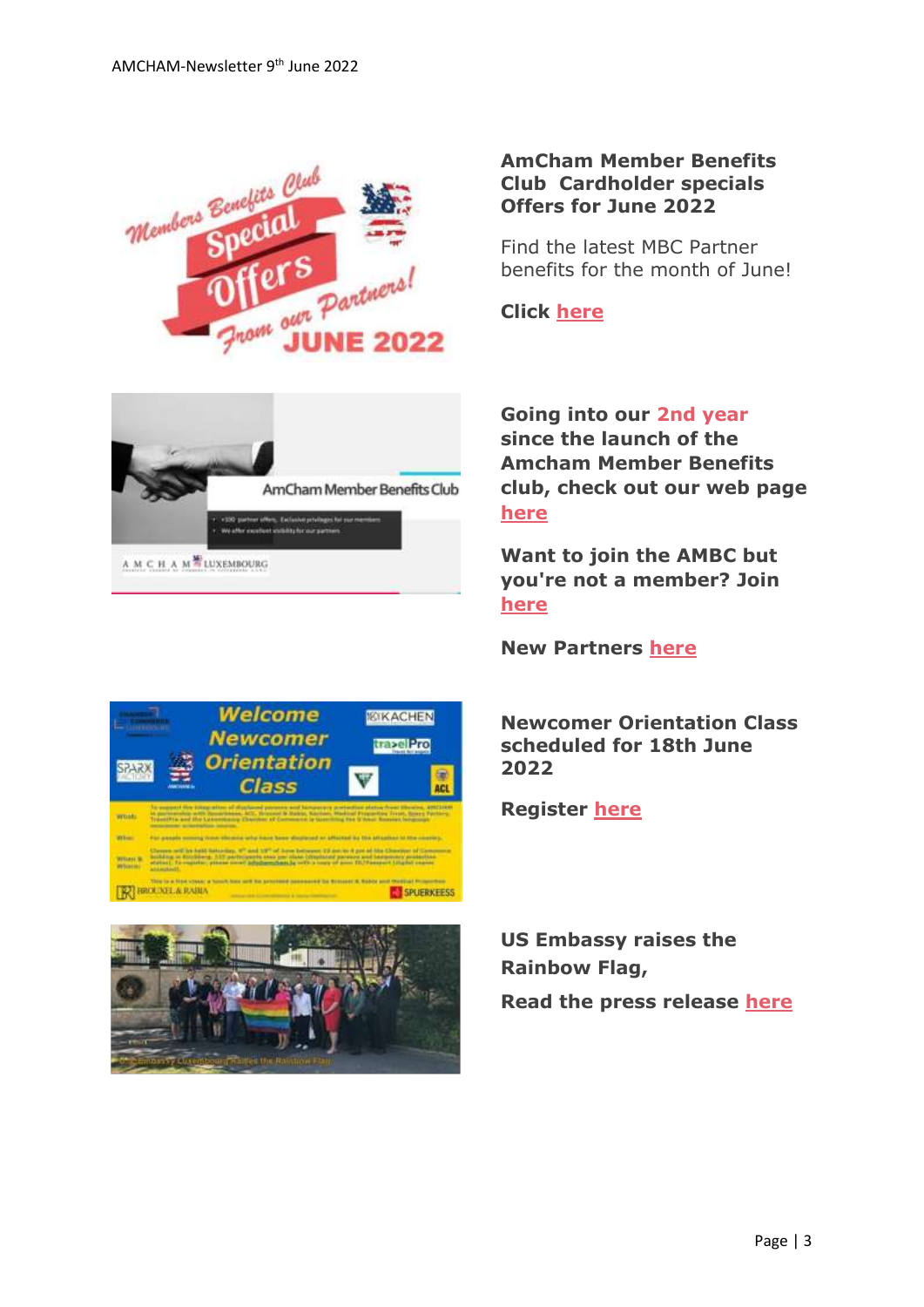

Transatlantic Trade & **Investment Partnership**  **ICT SPRING 2022 - Beyond Frontiers- GLOBAL TECH CONFERENCE / JUNE 30- JULY 1, 2022** A two-day event that facilitates the meeting of minds, encourages emulation and networking with industry leaders.

**Click [here](https://www.ictspring.com/)**

**Trade and bilateral investments between the US and Luxembourg are crucial to the Luxembourg economy's health!**

**Read [here](https://www.amcham.lu/newsletter/transatlantic-trade-trade-and-bilateral-investments-between-the-united-states-and-luxembourg/)**

**Register for the event [here](https://www.amcham.lu/events/transatlantic-trade-and-investment/)**



**Agilité Solutions – Sustainable supply chains: why does this matter?**

**Read [here](https://www.amcham.lu/newsletter/3-agilite-solutions-sustainable-supply-chains-why-does-it-matter/)**

**Here is your weekly roundup of things to do in Luxembourg.**

**Read [here](https://www.amcham.lu/newsletter/things-to-do-in-luxembourg-for-june-2022/)**

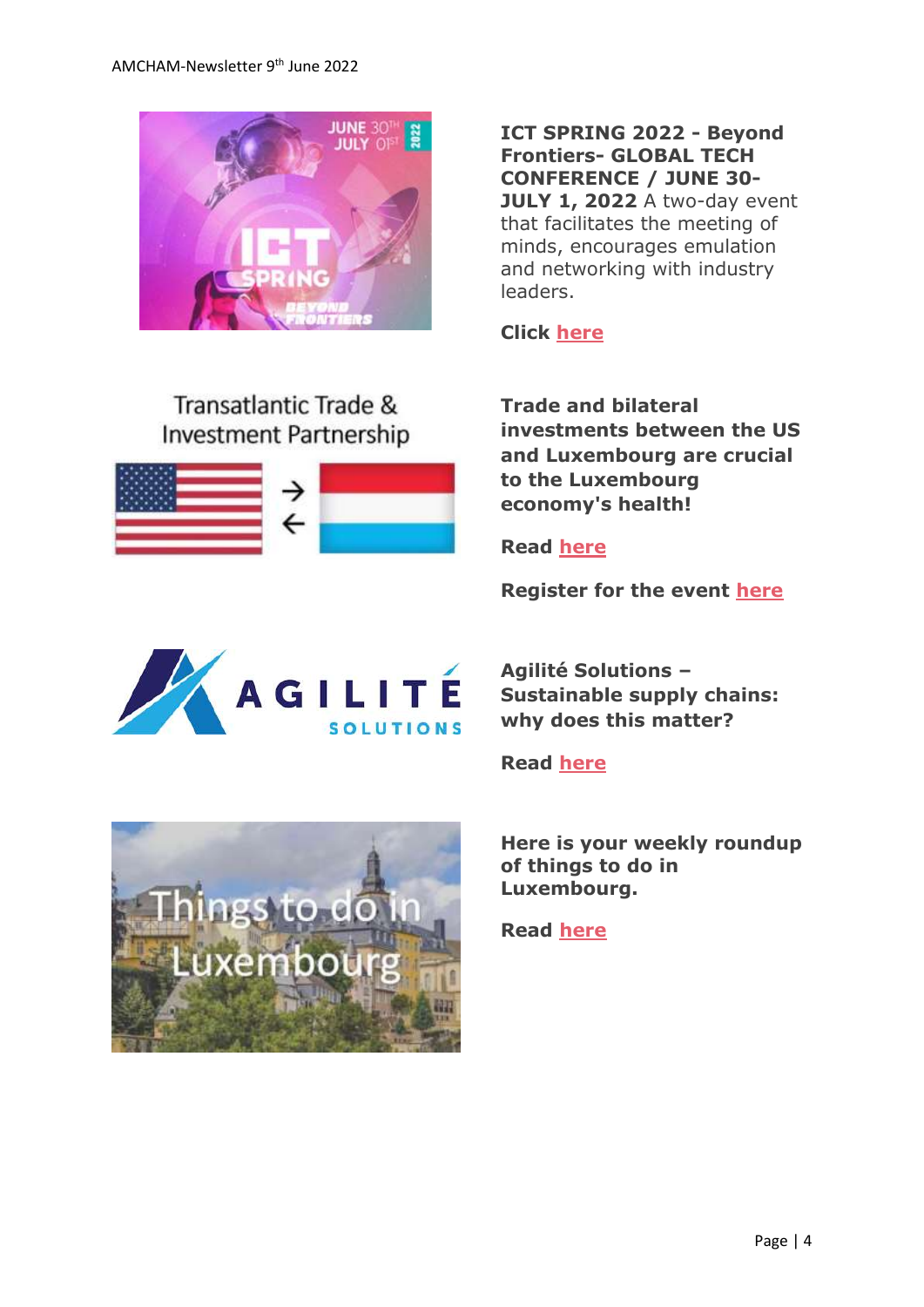

**Hundreds of bicycle advocates rally for more room**

**Read the Lux Times article [here](https://www.luxtimes.lu/en/luxembourg/hundreds-of-bicycle-advocates-rally-for-more-room-629c7fadde135b9236496377?utm_source=amcham_newsletter_&utm_medium=amcham_newsletter_&utm_term=amcham_newsletter_article_&utm_content=article_&utm_campaign=LT_AMCHAM_2022)**



man mmobilien matic product to the Greater Region!







### **The Payroll giving project read about it [here](https://www.securex.lu/en/payroll-giving)**

#### **Profiling our AMCHAM Members**

Each week AMCHAM will highlight a few affiliated companies that we are proud to call our members.

### **Click [here](https://www.amcham.lu/newsletter/profiling-our-amcham-members-09jun2022/)**

## **This week, we are switching gears from BBQ sauces to rubs.**

The right spices and rubs are wonderful way to enhance the flavor of whatever you are cooking.

[Middle Eastern Sweet & Spicy](https://www.amcham.lu/newsletter/recipe-09th-june-2022/)  [rub](https://www.amcham.lu/newsletter/recipe-09th-june-2022/)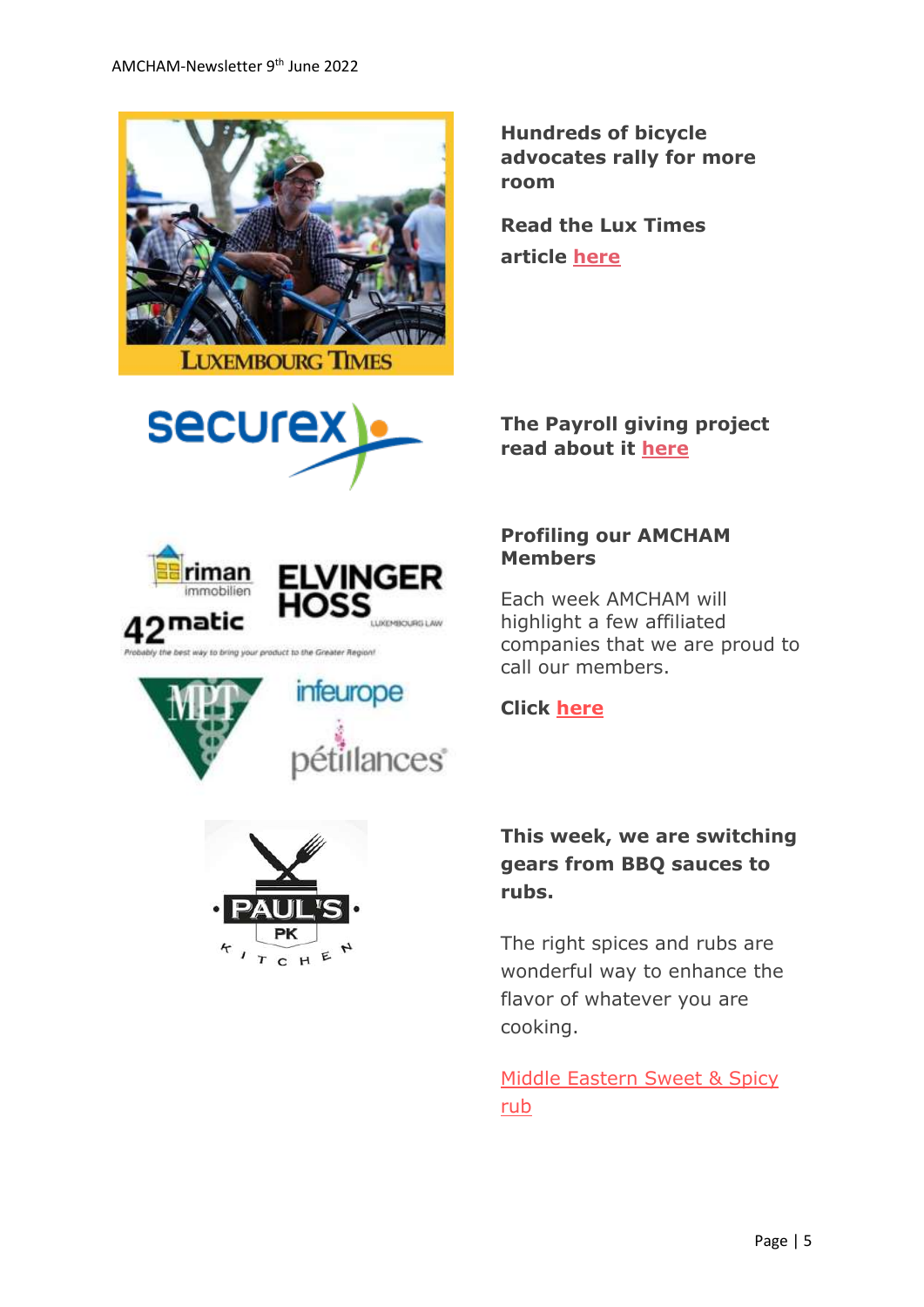**Traditional [Sweet and Spicey](https://www.justtherecipe.com/?url=https://www.thegeneticchef.com/sweet-and-spicy-bbq-rub/)  [BBQ rub](https://www.justtherecipe.com/?url=https://www.thegeneticchef.com/sweet-and-spicy-bbq-rub/) with Paprika and Ginger**





Transatlantic Trade & **Investment Partnership** 



**How to Build a Successful Hybrid Team**

**June 16th, 2022**

**19.00-20.00 CET**

**Location: Webinar Register [here](https://www.amcham.lu/events/how-to-build-a-successful-hybrid-team/)**

> **Transatlantic Trade & Investment seminar**

> > **June 21st, 2022**

**18:30 - 21:00 CET**

**Location: Chamber of Commerce Luxembourg**

**Register [here](https://www.amcham.lu/events/transatlantic-trade-and-investment/)**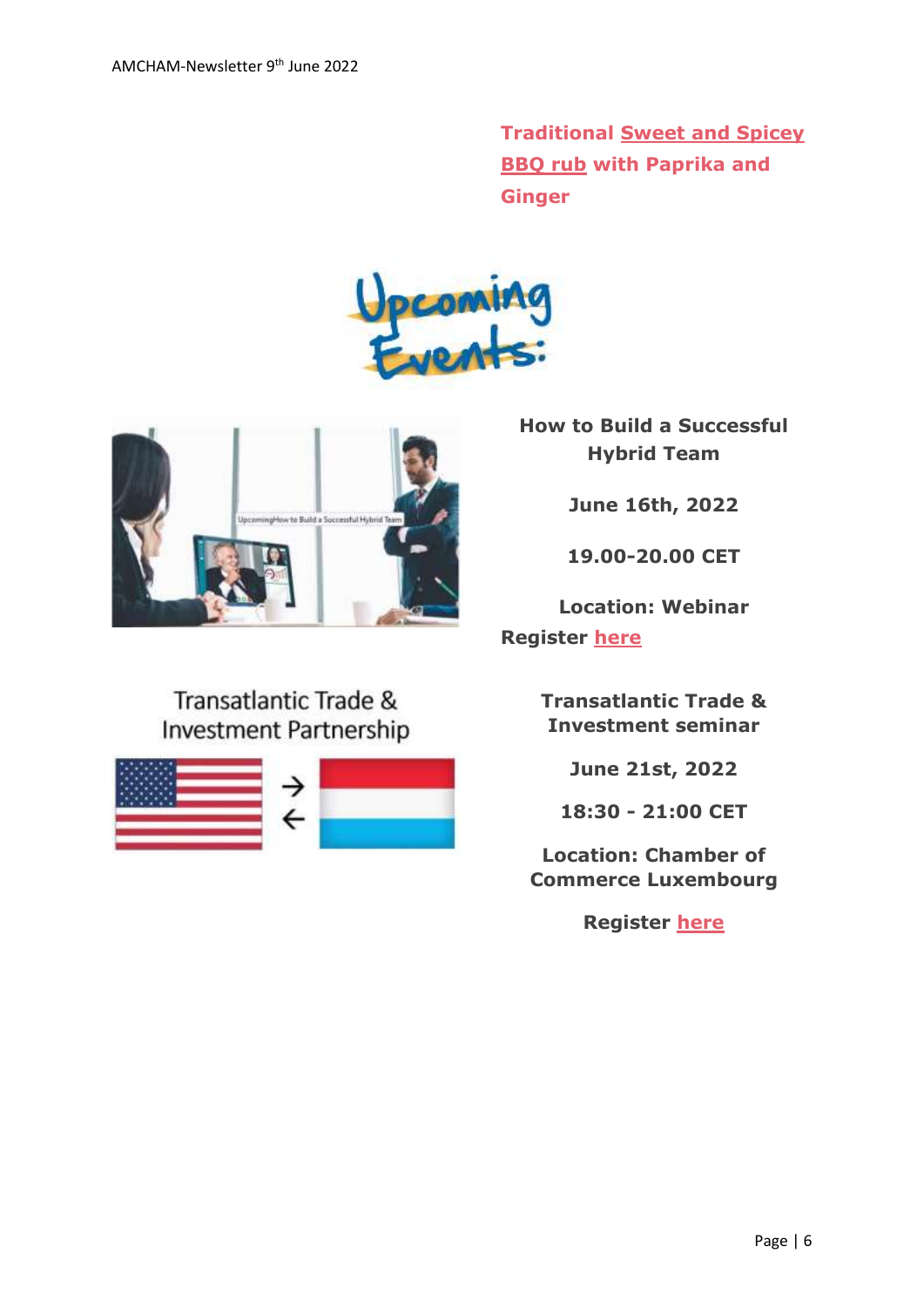

# **ABAL lunch with Casey K, Mace Deputy Chief of Mission US Embassy Luxembourg**

Protecting Democratic values from the threats of totalitarian regimes and other current issues...

**Date: Monday, June 27th, 2022**

**Time: 12:00 – 14:00**

**Location: Cercle Munster Luxembourg Register [here](https://www.amcham.lu/events/agenda-and-objectives-of-nato-annual-conference-protecting-european-and-american-values-from-the-threats-of-totalitarian-regimes-and-other-current-issues/)**



**AMCHAM Country Western Summer BBQ**

**Saturday, July 2nd 2022**

**11:00 until ?? (into the evening)**

**Location: [Mamer Plage](https://www.mamerplage.lu/)**

### **Important parking notice!!!**

Due to limited parking places at the event, a shuttle service has kindly been sponsored by the company Flibco between the European School II and the restaurant **Register and read more information [here](https://www.amcham.lu/events/amcham-summer-bbq/)**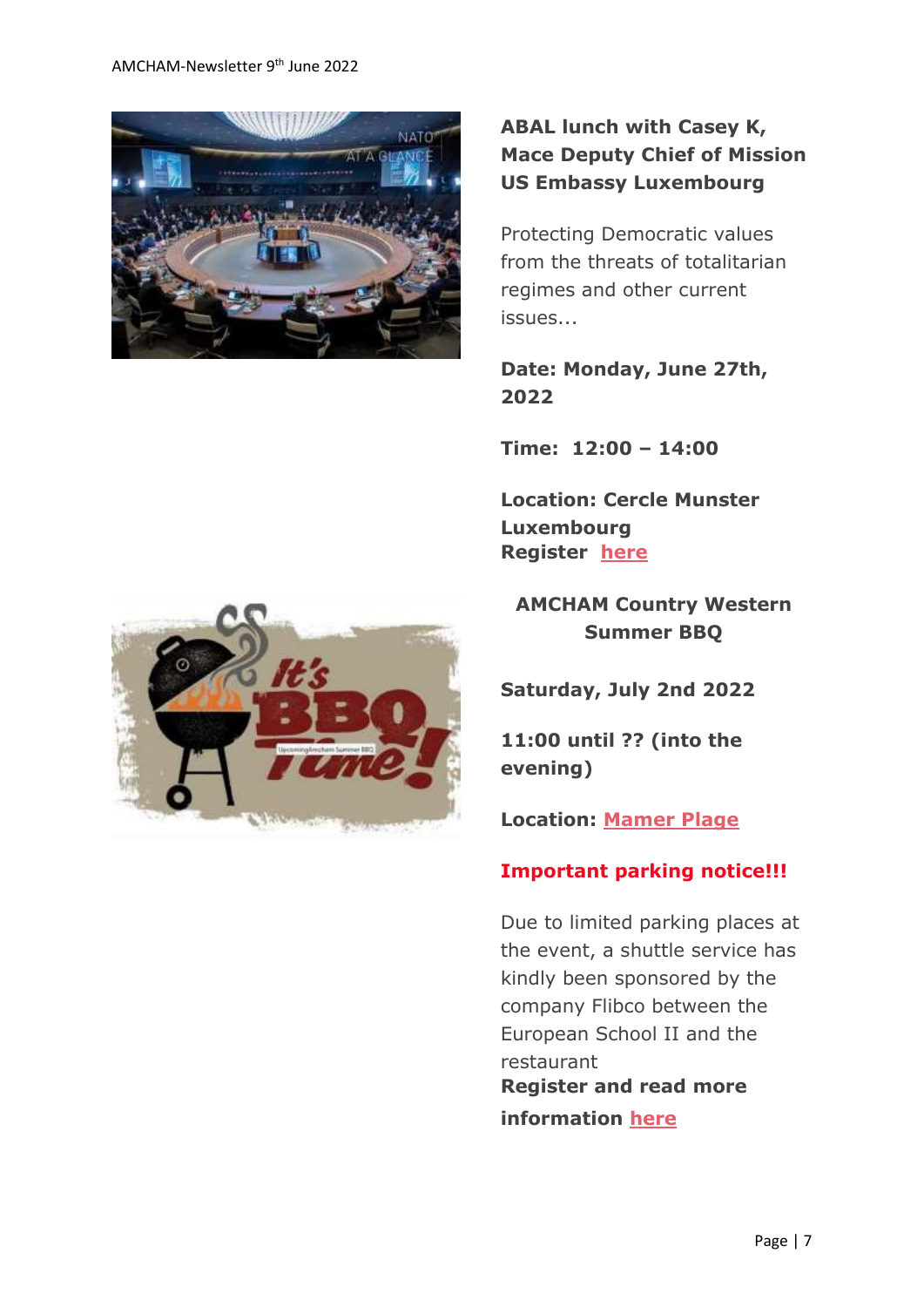

**Amcham Thanksgiving 2022 Reservations are open for Sponsored & Corporate tables. Contact [here](mailto:daniel@amcham.lu)**



**September 26th ABAL lunch**

**1**2:00 with AERO CLUB Aviation,Special NATO lunch more to be announced very soon! Nato Ambassadors, wing commander US air base Spangdahlem

**October 3rd** Coaching and Training event ABAL lunch with Mr. Denis Niedringhaus

### **October 10th -ABAL Lunch**

Criminal activities and crime scene investigation:

## **November 14th** - **BCC Tax Lunch**

more to be announced very soon!